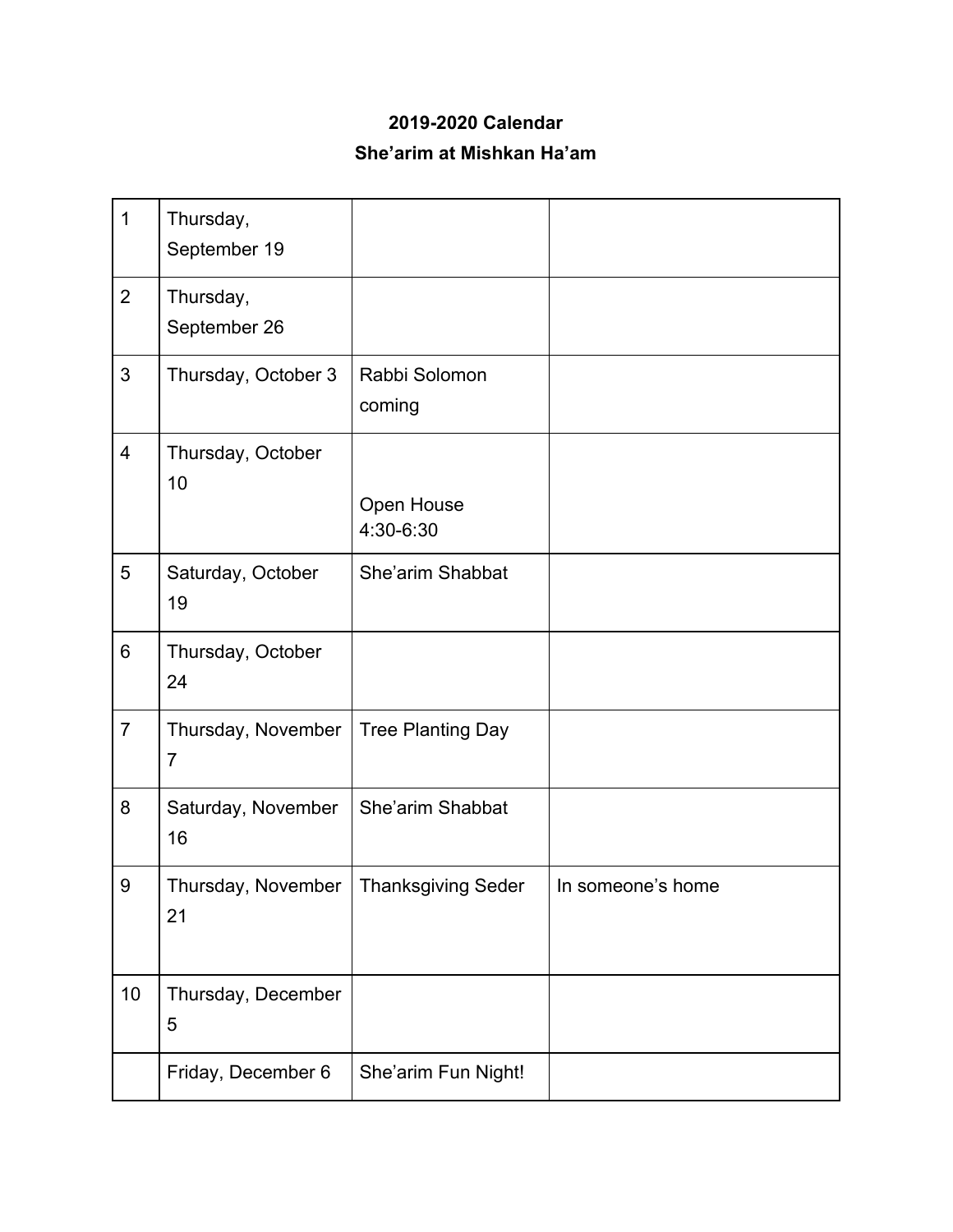| 11 | Saturday, December<br>14 | She'arim Shabbat                 |                                                                                                                                       |
|----|--------------------------|----------------------------------|---------------------------------------------------------------------------------------------------------------------------------------|
| 12 | Thursday, December<br>19 | Chanukah<br>Lomdim B'Yachad      | We will meet from 5-7 this week.<br>Parents or special adults are<br>invited.<br>Community Chanukah party<br>follows starting at 6:30 |
|    |                          |                                  | <b>Dinner Provided</b>                                                                                                                |
| 13 | Thursday, January 9      |                                  |                                                                                                                                       |
| 14 | Thursday, January<br>16  |                                  |                                                                                                                                       |
| 15 | Thursday, January<br>25  | She'arim Shabbat                 |                                                                                                                                       |
| 16 | Thursday, January<br>30  |                                  |                                                                                                                                       |
| 17 | Saturday, February 8     | She'arim Shabbat                 |                                                                                                                                       |
|    |                          | Tu B'Shevat<br><b>Green Fair</b> |                                                                                                                                       |
| 18 | Thursday, February<br>13 |                                  |                                                                                                                                       |
| 19 | Thursday, February<br>27 | Purim                            |                                                                                                                                       |
| 20 | Thursday, March 12       | Passover Cooking<br>Program      | In someone's home                                                                                                                     |